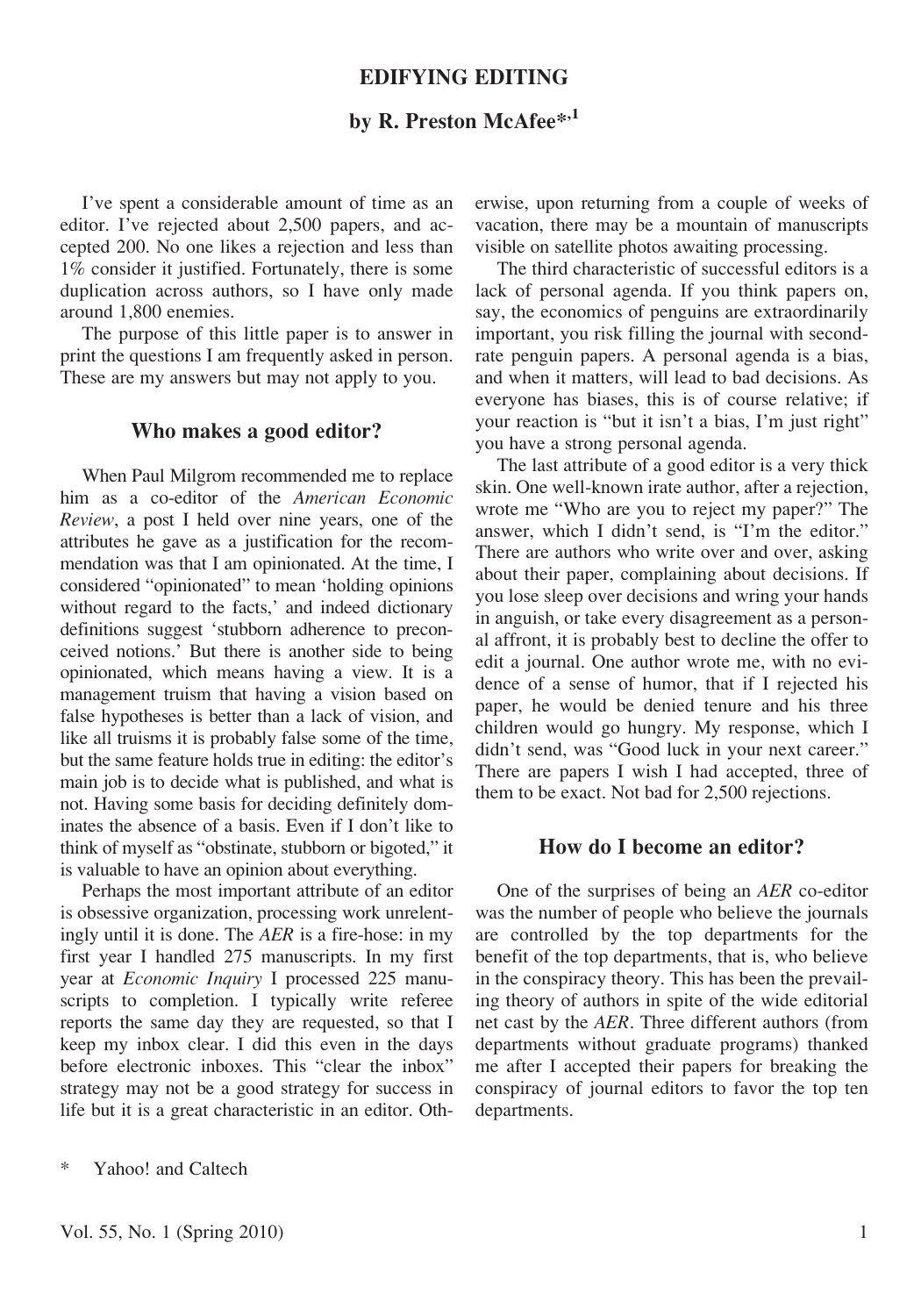I'm confident that there is no conspiracy, for if there were, I wouldn't have been chosen as a coeditor. The causality actually runs the opposite direction – people who publish a lot wind up hired by top departments. Papers and Proceedings is run, of course, for the benefit of the AEA president who organizes it and thus represents a conspiracy.<sup>2</sup>

Anyone can become an editor by being a super referee. Referees who respond quickly with thoughtful reports are appointed as associate editors after half a dozen years or so, and from there soon become co-editors.

# What editorial strategies and tricks can you share?

An acceptance from the Journal of Economic Theory in the past was a list of possible decisions with a check mark next to "Accept." While everyone prefers an acceptance to the alternatives, this is really a pretty hideous notification method. Consequently, I decided to write what my assistant called the gush letter, in which I explained to the author why I was enthusiastic about publishing their paper, and why they should be especially proud of the contribution. Authors like this a lot – many have told me it was the only the positive feedback they have ever received from a journal – but it serves an additional role. If as an editor you can't painlessly explain why you are excited to publish a paper, you should probably reject it. If you can painlessly explain, then do so for the good of humanity – it creates a lot of social value at very low personal cost.

A great efficiency gain is to look at reviews as they arrive. About half the time I feel comfortable rejecting on the basis of a single negative review. Since the expected waiting time for the second review is usually two or three months, this procedure cuts the waiting time substantially.

When I am having trouble making a decision on a paper, one strategy is to talk it over at lunch. I provide a description of the issue and see where the conversation goes, peppering the discussion with the author's contribution. Whether a group of economists find the results intriguing is useful data on whether the paper will be well-received.

In his study of refereeing, Dan Hamermesh (1994) discovered that, conditional on not receiving a report in 3 months, the expected waiting time was a year. Economists often make promises that they don't deliver, which is a grim fact of editing. One author wrote chastising me for making him wait four months for a response to his submission; I politely responded that I had been waiting over five months for a referee's report from him! As a result, I often request more than the standard two reports. At the AER, more than two-thirds agree to review manuscripts, while at Economic Inquiry, that number is below half. To get two, I now need to request four. Finding referees used to be much more challenging and I would assiduously keep track of fields of expertise of everyone I encountered at conferences (making me quite unpopular), but SSRN makes finding reviewers much more straightforward since it is now easy to identify people with recent working papers on any topic.

I reject 10–15% of papers without refereeing, a so-called "desk rejection." This prompts some complaints – "I paid for those reviews with my submission fee" – but in fact when appropriate a desk rejection is the kind thing to do. If, on reading a paper, I find that there is no chance I am going to publish a paper, why should I waste the referees' time and make the author wait? Not all authors agree, of course, but in my view, we are in the business of evaluating papers, not improving papers. If you want to improve your paper, ask your colleagues for advice. When you know what you want to say and how to say it, submit it to a journal.

As noted above, some authors are irate about desk rejections on the principle that their submission fee pays for refereeing, or that they deserve refereeing. But in fact the editor, not referees, make decisions and I generally spend a significant amount of time making a desk rejection. I think of a desk rejection as a circumstance where the editor doesn't feel refereeing advice is warranted.

There are authors who attempt to annoy the editor. I'm not sure why they consider this to be a good strategy. I attempt to be unfailingly professional in my journal dealings, as this is what I seek in editors handling my work. Back when I had a journal assistant (everything is electronic now), I asked her to impose a "24 hour cooling off period" whenever I seemed to write something emotional or unprofessional. I still write and delay sending even now, if I feel at all peevish or irritated.

Authors, in their attempt to irritate the editor, will ask "Have you even read my paper?" This is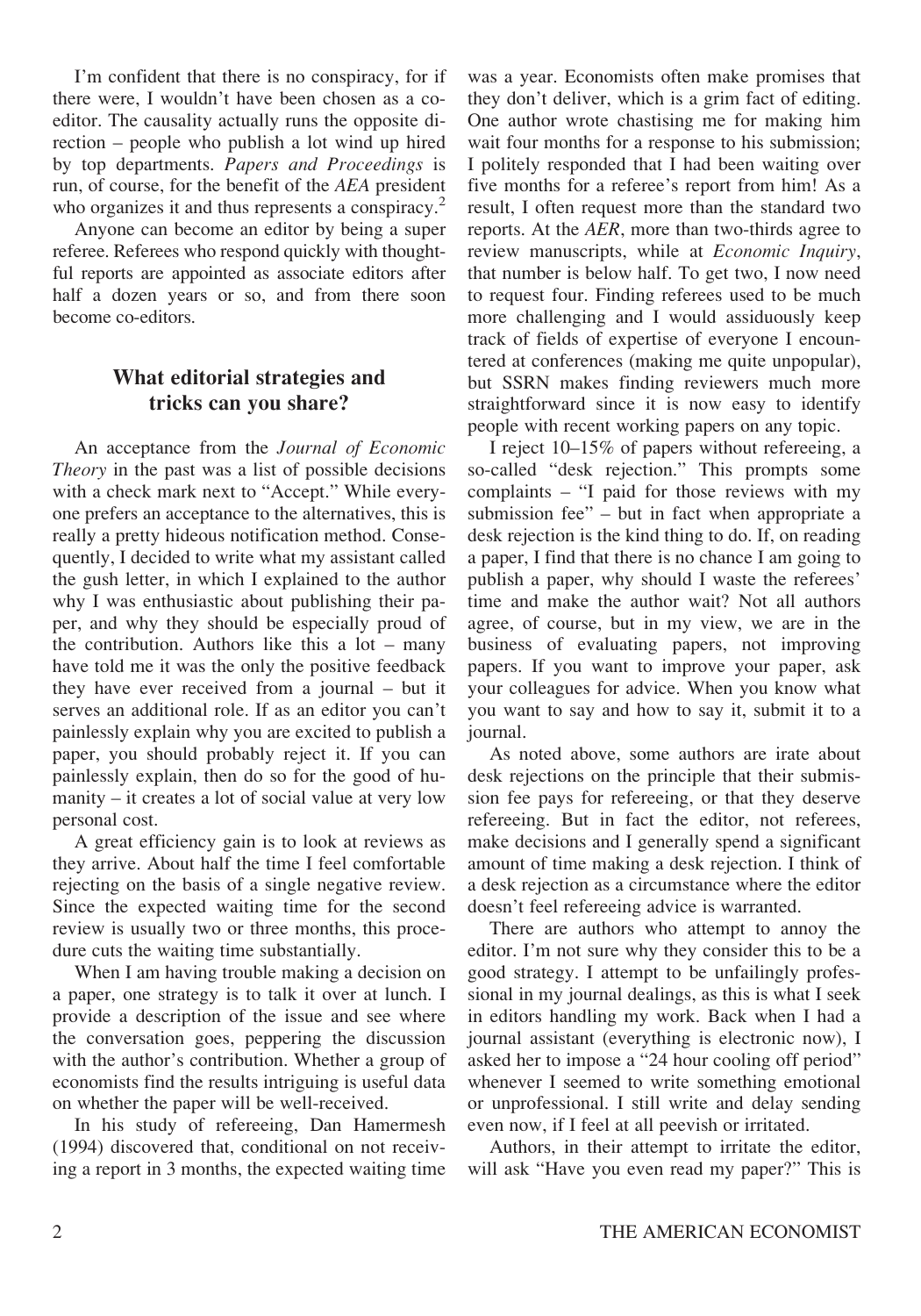a more subtle question than it first appears, for there is an elastic meaning of the word 'read.' The amount of time necessary to establish beyond a reasonable doubt that a paper is not suitable for a journal ranges from a few minutes – the paper's own summary of its findings are incomprehensible or not ambitious – to many hours. One of the effects of experience as an editor is that the amount of time spent on the bottom half of the papers goes to about zero (except for the desk rejections, which get a bit more), and most of the time is devoted to those papers that are close to the acceptable versus unacceptable line.

Gans and Shepherd (1994)'s article created among editors what I think of as the fear of rejecting the "Market for Lemons," based on the fact that Akerlof's 1970 "Market for Lemons" paper was rejected by three prominent journals, including the AER. No one wants to go down in history as the editor who rejected a paper that subsequently contributed greatly to a person's winning a Nobel prize. However, I eventually came to the conclusion that the fear is overblown. There are type 1 and type 2 errors and any procedure that never rejects the "Market for Lemons" produces a low average quality. One lesson, indeed, is to be open to the new and different. I use a higher bar for 'booming' topics that generate a lot of current excitement and hence may be a fad. (At the time of this writing, behavioral economics is such a topic.) A second lesson from Akerlof's experience is to be careful in crafting rejection letters; the letters Akerlof received, with their smug acceptance of general equilibrium as the end state of economics, look pathetic today. Finally, Akerlof's experience was unusual in that his rejection wasn't perpetrated by Lord Keynes. Absent Keynes, who I think suffered mightily from the personal agenda problem discussed above, there are not so many great rejected papers.

# What are some common problems with manuscripts?

Around 25% of the submissions to the AER, in my experience, are rejected due to poor execution. That is, the paper represented a good start on an article-worthy topic, but provided too little for the audience.

Most of my experience is editing general interest journals, and as a result my number one reason for rejection is that the paper is too specialized for the audience. When the interest in the paper is limited to a specific field, the paper belongs in a field journal, not in the AER or even Economic Inquiry. I expect submissions to make the case that the paper is of interest beyond the specific field and often ask "Why should a labor or public finance economist want to read this paper?" A good strategy is to identify the audience and then submit to a journal that reaches that audience.

A surprising number of papers provide no meaningful conclusion. I consider these papers to be fatally incomplete. I have seen one that had a heading "Conclusion" with only one sentence: "See the introduction." Opinions vary but I consider a serious conclusion section to be essential. After going through the body of the paper – usually very hard work – it is time to get a payoff, which is delivered in the conclusion. The difference between an introduction – in which one motivates a problem and summarizes the findings – and a conclusion is that the reader has actually gone through the body of the paper at the point where they encounter the conclusion. Thus, the kinds of points you can make are different. If, after finishing the body of the paper, you really have nothing more to say, it is not clear why anyone wants to read the paper. The conclusion should be more than just a summary of the paper.

Paul Milgrom is fond of saying that theory papers can be evaluated based on generality and simplicity and it is important to remember that both are goods. I think Milgrom's insight is similar to what is sometimes known as the "bang for the buck" evaluation; how much work do I have to do and time do I have to spend for the amount of insight I receive? Being clear about the contribution and relating it accurately to other papers makes the paper simpler to understand and more likely to be accepted.

## Do you have any amusing anecdotes to share with us?

There is a lot of heartbreak in journal editing since most of the job is rejecting papers. If you are looking for amusing anecdotes, subscribe to Readers' Digest.

The job of theory editor at the AER is unique in one way. There are thousands of people who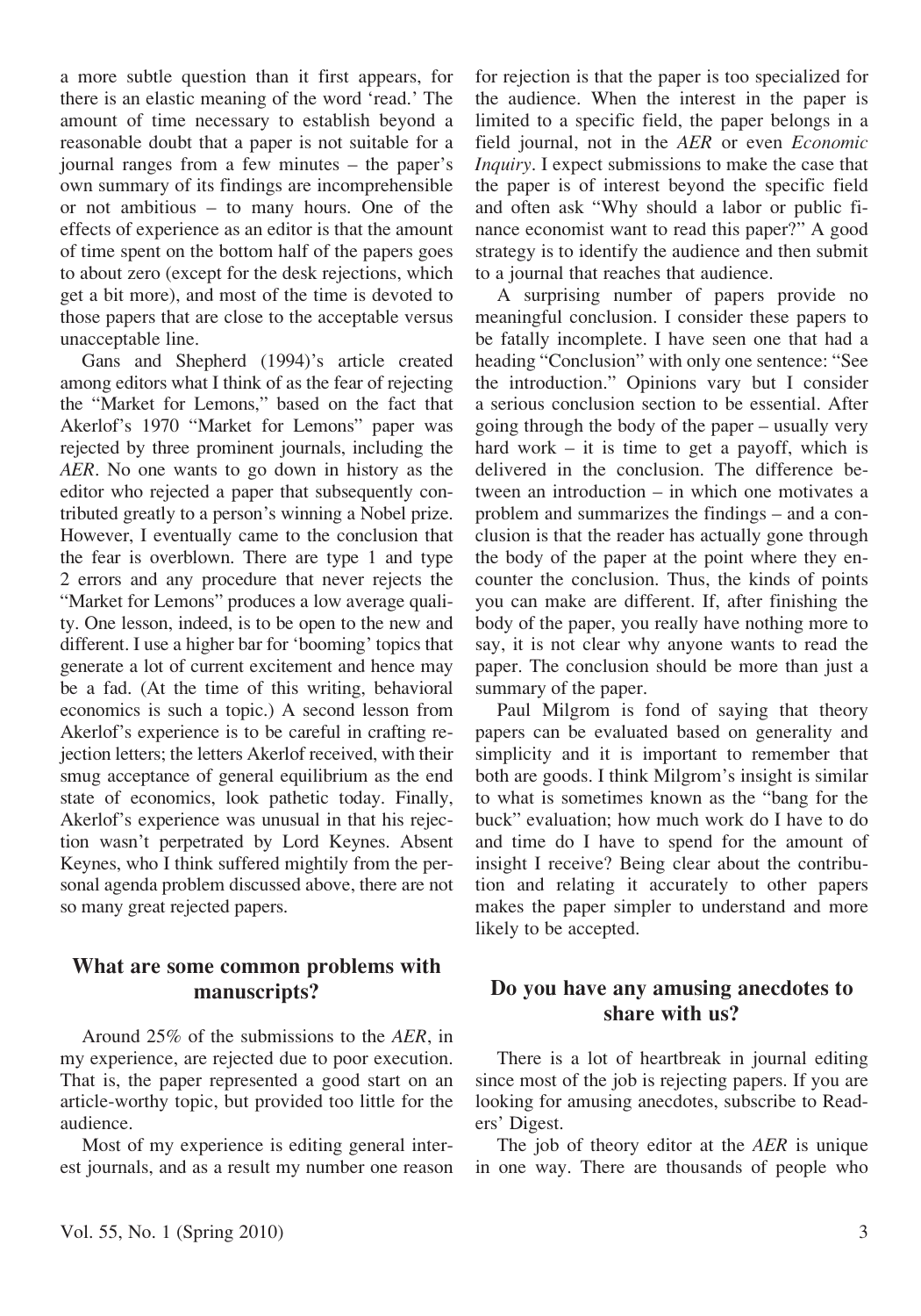believe they have a Great Economic Idea that economists desperately need to know. Let us agree to call these people "kooks" for want of a better term. Pretty much 100% of kooks are theorists; you won't meet a, say, physicist or physician with a Great Economic Idea that involved running regressions or doing lab experiments, although occasionally there is a table illustrating a correlation between some economic variable like lawyers or fluoridated water and per capita GDP.

An illustration of the Great Economic Idea is the value of time. A paper was submitted pointing out that the order of consumption of goods may matter; one may want to consume Alka Seltzer after a large meal, not before. The paper proceeds to compute the number of orders one can consume a given number of goods. Why the number of orders is interesting is not explained. It is an inessential and unsurprising detail that the author has never heard of multinomials and manages to get the formula slightly wrong. The important thing is that he submitted two papers, the second identical to the first, except that the term consumption has been replaced with production. Both papers have no references but have a helpful statement that the paper is so novel that there are no appropriate references. I received these prior to instituting desk rejections and sent both papers to one referee. To counter the author's assertion that economists have never considered the timing of consumption, the referee wrote a one sentence report: "Arrow-Debreu commodities are time-dated." The referee also provided two references and wrote in the letter to me that "the AER refereeing fee is just enough to buy a bottle of scotch, which helps me forget these miserable papers."

Another paper began with the memorable sentence "An economic system is like an electric power plant." The paper proceeded to analyze electric power generation in great detail. There were diagrams of power plants and discussion of Kirchoff's laws and other essential ingredients of electrical engineering. What was not present, however, was anything vaguely recognizable as economics, like prices, demand or even cost. There was no attempt to explain in what way a power plant was like an economic system. Not surprisingly, I rejected this paper, which prompted a boundless series of irate complaints including a claim that von Neumann worked on and was unable to solve the problem that the author had solved. No reference was given to demonstrate von Neumann's interest in the problem; the generous interpretation is that von Neumann only published when he actually solved the problem. After more than a dozen letters I eventually informed him that I would no longer open his letters. They kept coming for months.

The essential mystery of editing is why the reports I receive as an editor are so much better than the reports I receive as an author. Reading thousands of referees' reports has changed my perspective on reports. We may wait a long time for reports but they are generally serious, thoughtful and insightful. Authors who complain about referees usually focus on inessential details rather than the main substance of the review. By and large, reviewers understand papers well enough to evaluate them; when they don't, it is usually because the author failed to communicate very well. Moreover, referees offer good advice about how to improve the paper and take the research to the next level. It is worth remembering that the referee's task is to give advice to the editor, not to give advice to the author.

Many people write me saying that they have already refereed a manuscript for another journal and want to give the author a new chance. I see this response as wildly inefficient. First, the referee has a very good idea what the author has accomplished and can quickly review the current draft. Second, if the author has ignored serious issues pointed out previously, that is very important information about the quality of scholarship and I really want to know about it. Third, the fact that another editor selected the same person is a confirmation that we have selected well; papers should pass muster with experts in the field. The only circumstance where I don't want to hear from a repeat referee is when the referee recommended rejection for personal, unprofessional reasons, which is precisely the set of the circumstances where they won't tell me they reviewed the paper for another journal.

I overheard an author tell another economist at a conference what an idiotic referee he had for an AER submission. He went into some detail about all the stupid things the referee said and the economist listening to the story commiserated and wholeheartedly agreed with the author. You have probably already figured out that the commiserator was the referee in question. This referee had actually written a very thoughtful and serious report on a paper of a friend; as is sadly common, the author didn't appreciate the insight available in the report.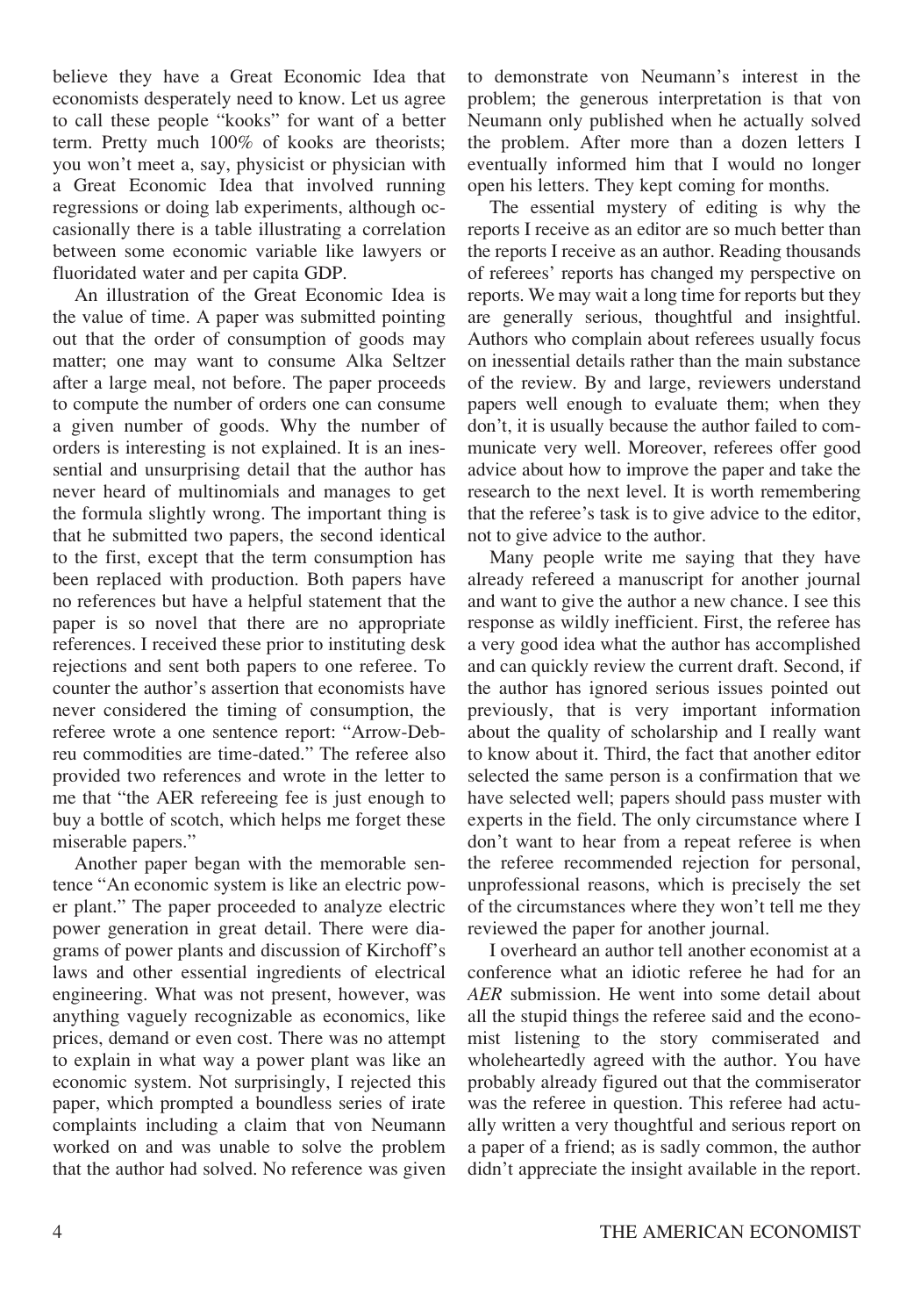As a final anecdote, I received a report from a respected economist, who said in the letter to me: 'I have written a gentle report, because the author is obviously inexperienced and very junior, and I don't want to discourage him. But make no mistake: this paper makes no contribution and you should not encourage a revision.' The author of that paper, which I rejected, had already won a Nobel prize in economics.

### What's up with Economic Inquiry?

I strongly recommend Ellison's 2002 paper on journal publishing. This paper definitely changed my perspective on problems with economics journal editing, so much so that I took action in 2007. Ellison finds that the profession has slowed down, doubling the "submission to print" time at major journals. What was unexpected for me was the finding that most of the slowdown is the number of revisions, not the 'within round cycle time.' I hadn't realized that the interminable wait for a response was common twenty-five years ago. What has changed, Ellison shows, is that we have about doubled the number of rounds. I had thought it was merely deficiencies in my own papers that caused me to revise three, four, even five times. But no, it is a profession-wide phenomenon.

Like most economists, I am personally obsessed with efficiency, and wasted resources offend me in an irrational way. The way economists operate journals is perhaps the most inefficient operation I encounter on a regular basis. It is a fabulous irony that a profession obsessed with efficiency operates its core business in such an inefficient manner. How long do you spend refereeing a paper? Many hours are devoted to reviewing papers. This would be socially efficient if the paper improved in a way commensurate with the time spent, but in fact revising papers using blind referees often makes papers worse. Referees offer specific advice that push papers away from the author's intent. It is one thing for a referee to say "I do not find this paper compelling because of X" and another thing entirely to say that the referee would rather see a different paper on the same general topic and try to get the author to write it. The latter is all too common. Gradually, like a lobster in a pot slowly warming to a boil, we have transformed the business of refereeing from the evaluation of contributions with a little grammatical help into an elaborate system of glacier-paced anonymous co-authorship. This system, of course, encourages authors to submit papers crafted not for publication but to survive the revision process. Why fix an issue when referees are going to force a rewrite of a paper anyway?<sup>3</sup> My sense is that the first revision of papers generally improves them and it is downhill from there.

The 'anonymous co-authorship' problem has an insidious aspect: having encouraged a revision, referees often feel obliged to recommend acceptance even if the paper has gotten worse. Referees become psychologically tied to the outcome because they caused it. I once directed an author to roll-back a paper to an earlier state, because a referee encouraged the author to make a mess of what had been a clean, insightful analysis.

When I was asked to recommend an editor for Economic Inquiry, it occurred to me that EI was ideally positioned for an experiment. It isn't sensible to experiment with extremely successful journals like the AER or Journal of Political Economy, because of the large potential downside. It also isn't very useful to experiment with a brand-new journal. New journals aren't on anyone's radar screen and it is extremely challenging to attract high quality papers to a new journal. As a result, successful new journals tend to be run in an autocratic way by a committed and talented editor; policies play a small role in the operation. As a result, the ideal experiment is a journal like EI, which has a decent, but not stellar, history.

I offered to serve as editor, provided I was given a free hand to experiment with policies, including the "no revisions" option. The *no revisions* option is a commitment by the journal to say "yes or no" to a submission, hence preventing the endless rounds of revision common at other journals and at *EI* itself. *No revisions* is an option for the author, not a requirement. I implemented no revisions when I assumed editorship in July 2007. About 35% of the papers are now submitted under this option.

At the time I started, Steve Levitt mentioned no revisions in his immensely popular Freakonomics blog and I was very surprised by the comments he received. Most anonymous commentators were negative. They (1) didn't think it necessary, (2) didn't think I could commit to it, or (3) ignored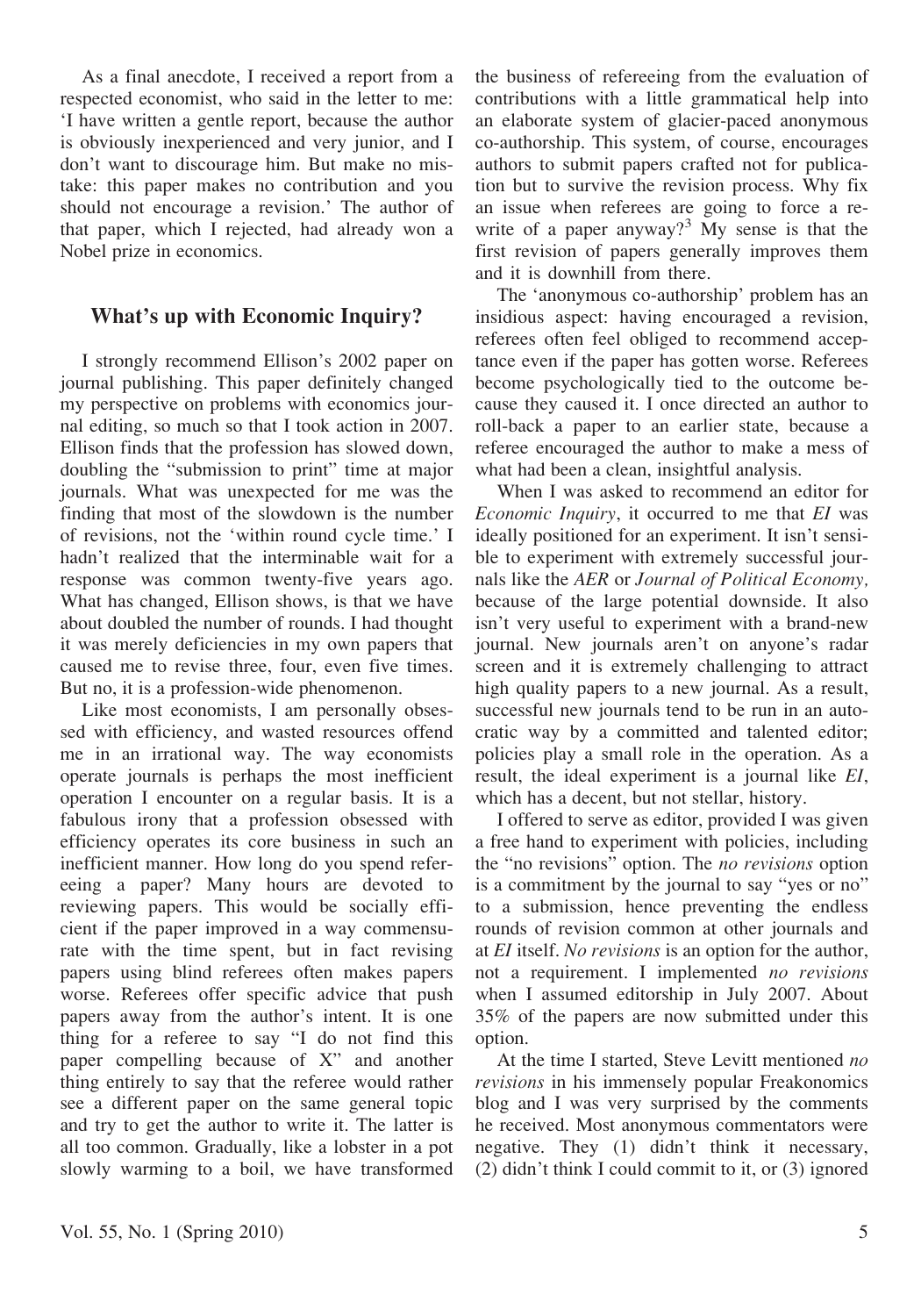the fact that it was optional and considered whether it would be socially optimal for all journals to impose it.

No revisions is and should remain optional. Inexperienced authors are ill-advised to choose it; perhaps more importantly, authors with a very novel, difficult thesis will often need a conversation with referees to convince them. No revisions works best with experienced authors who know what they want to say and how to say it, and just want a forum to broadcast that to the profession. The option removes the journal from the business of rewriting papers and escalates the business of evaluating them. Consequently, the entire discussion based on what would happen if all journals forced all papers through the no revisions process is misguided; it is like saying that Taco Bell should not exist because it would be a bad thing if Taco Bell were the only restaurant.

Commentators who think EI can't commit aren't thinking clearly. The argument is the "thin edge of the wedge," which is to say, papers will be submitted that deserve revision but are too flawed to publish as is. But this is not a problem at all unless the journal is desperate for manuscripts – there are lots of other journals to take the author's revised paper. There have been at least a dozen manuscripts rejected that would have been clear revise and resubmits absent no revisions. That is a risk the authors take when they choose the option. There have also been half a dozen that would have received revise and resubmits but instead were accepted.

Finally, is the *no revisions* policy socially useful? The beauty of the option is that no one is required to use it; that about 35% of the submissions come in this form suggests some authors think it is a useful experiment. Only one journal has copied the policy to date, but the sensible thing is to wait and see if Economic Inquiry improves.

No revisions does not prohibit an author from benefitting from advice. In fact, at this time 100% of the authors who received acceptances under no revisions actually revised their manuscript in light of referees' comments. The difference is that these revisions were voluntary, not coerced. That is, the referees and editor say 'this paper meets our standards as is, but would be even better if ...' and the author is then free to improve the paper.

I've spent a lot of time thinking about the coeditor process. At the Journal of Economic Theory, associate editors are de facto co-editors in the sense that they send papers to referees for review and make recommended decisions which almost always stick. There are about 40 associate editors, which insures there are always a couple of bad ones. Bad co-editors pollute journals, preventing the journal from having consistent standards and responses. The more co-editors, the more likely the problem of conflicting standards and expectations arises. To be specific, there were auction papers published by JET while I was an associate editor that were not as good as papers I rejected, a very frustrating event for an associate editor and more so for the rejected author. However, employing few co-editors makes the job larger than most would accept. So what is the right organizational form?

Empirically, the top journals run four to six co-editors. They are distinguished by field. However, being an editor at this rarefied level is strongly rewarded by the profession; at lesser journals, the professional benefits are much smaller. Consequently it will be much more difficult to find people willing to take a quarter of EI than, say, a sixth of the AER, even though a sixth of the AER represents handling more manuscripts per year. Moreover, the top journals require "jack of all trades" who can handle papers in a very diverse set of areas. As an AER co-editor, I had to handle theory papers on trade, finance and environmental economics, fields in which I had never read a paper when I started. The "broad general co-editor" is very hard to find, even for the top journals.

The strategy I have adopted is a hybrid scheme. Like the top journals, EI has general co-editors for applied microeconomic theory, empirical microeconomics, and macroeconomics. In addition, we have specialized co-editors for two kinds of subfields. First, in subfields where we receive a reasonable flow (more than ten per year), like sports, defense, experimental, and health, we have specialized co-editors who handle all the papers. Second, in fields where I would like to send a signal of interest, like neuroeconomics or algorithmic game theory, because I think the field is likely to boom in future years, I also have specialized coeditors. Thus, unlike JET, responsibility among the specialized co-editors is pretty clear. This hybrid scheme is an experiment, to see if it makes evaluating manuscripts more efficient.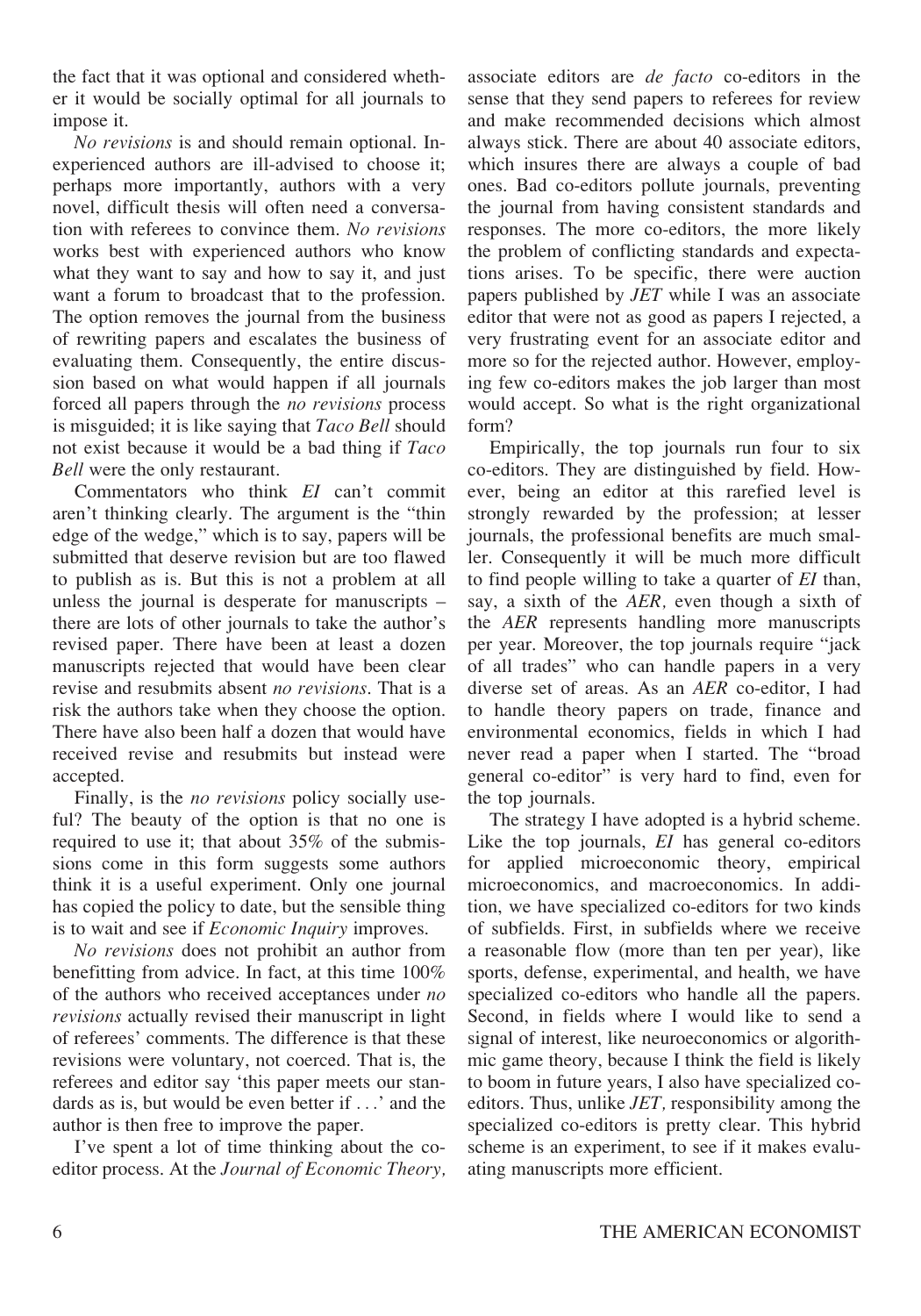I want to call out one of these specialized coeditors: Yoram Bauman (www.standupeconomist. com) for Miscellany. The JPE has a history of publishing entertaining articles under the column of the same name, a tradition that began to lapse with Stigler's death. As the publisher of Leijonhufvud's classic 1973 humor article (before EI changed its name from the more descriptive Western Economic Journal; we remain a journal of the Western Economic Association), we also have a venerable history in this area. I think the profession needs an outlet for this kind of thing, and I am gratified to see that two of the forthcoming papers for Miscellany are by Nobel laureates.

It is too early to tell whether these experiments have made the journal sustainably better, but the rate of submissions has more than doubled.

### Do you have anything else to say or are you finally done?

There is a great deal of effort devoted to trying to scope out what editors are interested in, and bend papers toward specific editor's interests. There is similar effort devoted to figuring out what topics journals seeks. I don't think journals really have favorites and patterns are more a consequence of the pattern of submissions. Editors do have favorites – it is unavoidable – but the papers accepted are not strong evidence of what the favorites are. When I accepted a paper for the AER, I would usually raise the bar a bit for papers on the same topic. I didn't want a single area to dominate the journal. I didn't raise the bar a lot, but in a close decision it could matter. So topics in the journal, for me, were actually slightly negatively correlated with the likelihood of acceptance, although such a correlation was weak.

I use higher standards in my own research area than in other areas, because it is harder to impress me. In areas with which I am unfamiliar, a paper benefits from educating me about basic insights available in other papers. This is also a small effect since such benefits won't be experienced by the referees, who have substantial expertise, but only in my reading. Nevertheless, in a close decision, it could make a difference. Overall, I think submitting a paper where the editor has deep expertise usually produces a higher bar but less variance in the evaluation.

Being an editor hasn't made me a more effective author, or at least much less so than I anticipated. It has made me much more critical of my own work and much more effective at providing advice to colleagues. I can reference a broader literature. Being an editor at a major journal is a great way to keep abreast of new developments, because even if a particular paper isn't submitted to the journal one edits, it is usually discussed in some submission to the journal. But overall, it probably isn't a good strategy to be an editor for the sake of being a more effective author.

Mostly I've talked about the challenging aspects of being an editor. But the great thing about editing a journal is reading terrific manuscripts one wouldn't have otherwise encountered. This happens just often enough to make me glad to serve, and keep me gushing.

#### **Notes**

- 1. I thank Kristin McAfee, Dan Hamermesh and Glenn Ellison for very useful comments.
- 2. Laband and Piette (1994) argue that the journal conspiracies are efficient.
- 3. I'm not going to comment here on two other major inefficiencies. First, once we publish the paper, which was freely provided, as a profession we lose general access to it because of monopoly pricing by journals. Monopoly pricing of economics journals represents also an appalling state of affairs or a delicious irony, depending on your perspective. See Bergstrom (2001). Second, there are a huge number of papers being refereed many times, a dramatic cost of not coordinating across journals.

#### References

- Akerlof, George A. (1970). "The Market for 'Lemons': Quality Uncertainty and the Market Mechanism," Quarterly Journal of Economics 84 (3): 488–500.
- Bergstrom, Ted, "Free Labor for Costly Journals" Journal of Economic Perspectives 15.3 (2001): 183–198.
- Ellison, Glenn, "The Slowdown of the Economics Publishing Process," July 2001, Journal of Political Economy, 105(5), 947–993, 2002.